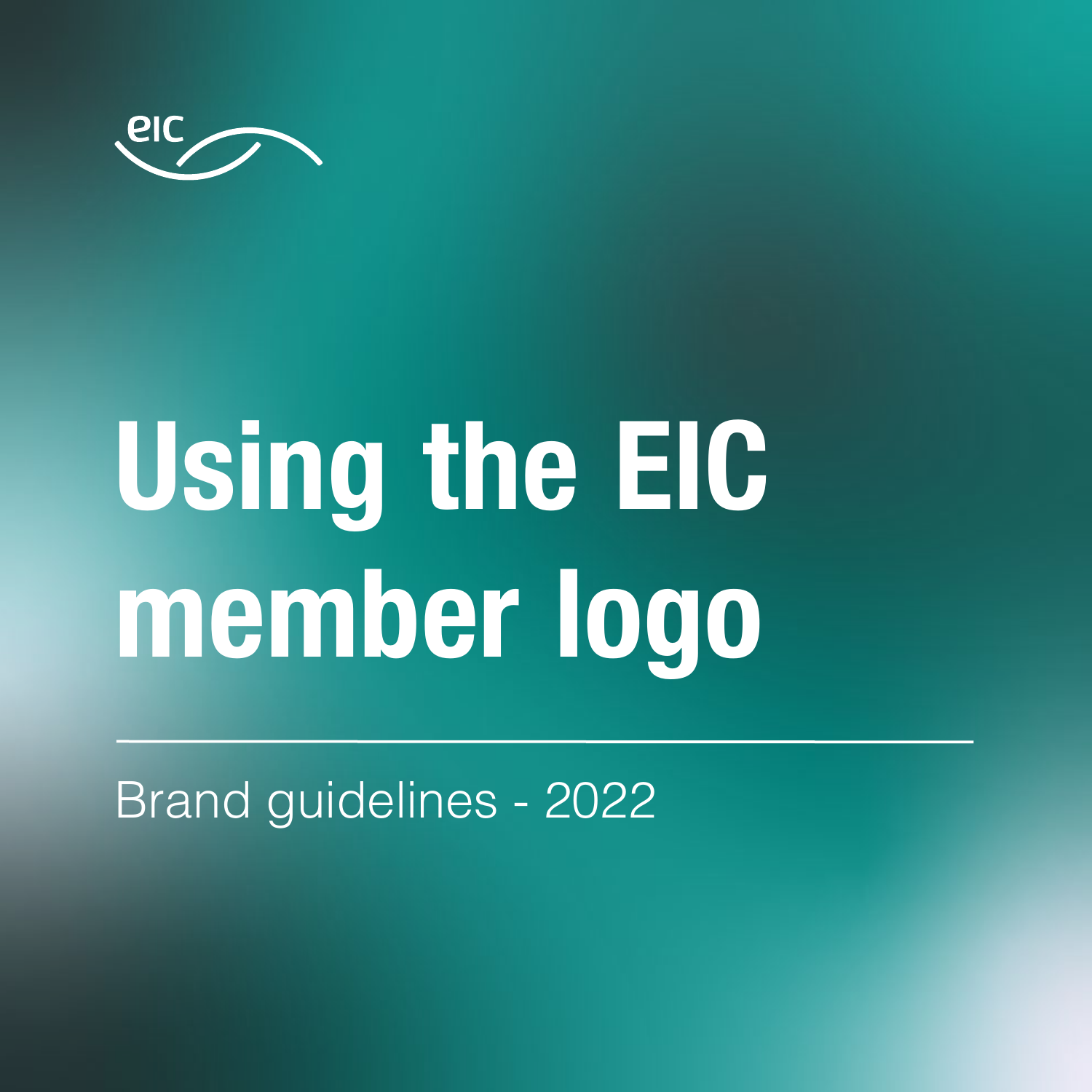# Promote your membership

**The Environmental Industries Commission (EIC) represents the companies – large and small – that design, deliver and manage our national infrastructure and built environment.** 

Our members provide solutions to some of our biggest challenges – how do we deliver a Net Zero economy? How do we clean-up the air we breathe and the water we use? How do we deliver a prosperous built environment while restoring biodiversity and providing access to nature and green spaces?

Your organisation's membership demonstrates a commitment to the industry, reinforces your expertise, and showcases a dedication to providing high-quality services and advice.

Our exclusive 'Member' logo promotes your membership of EIC to clients and other stakeholders, building reassurance and trust.

We encourage our members to display the EIC member logo on marketing collateral and company documents – including your website, email signatures and business cards. This guide outlines some guidelines for how to do so correctly.

Further questions on the implementation of the logo can be addressed to EIC: [membership@acenet.co.uk](mailto:membership%40acenet.co.uk?subject=)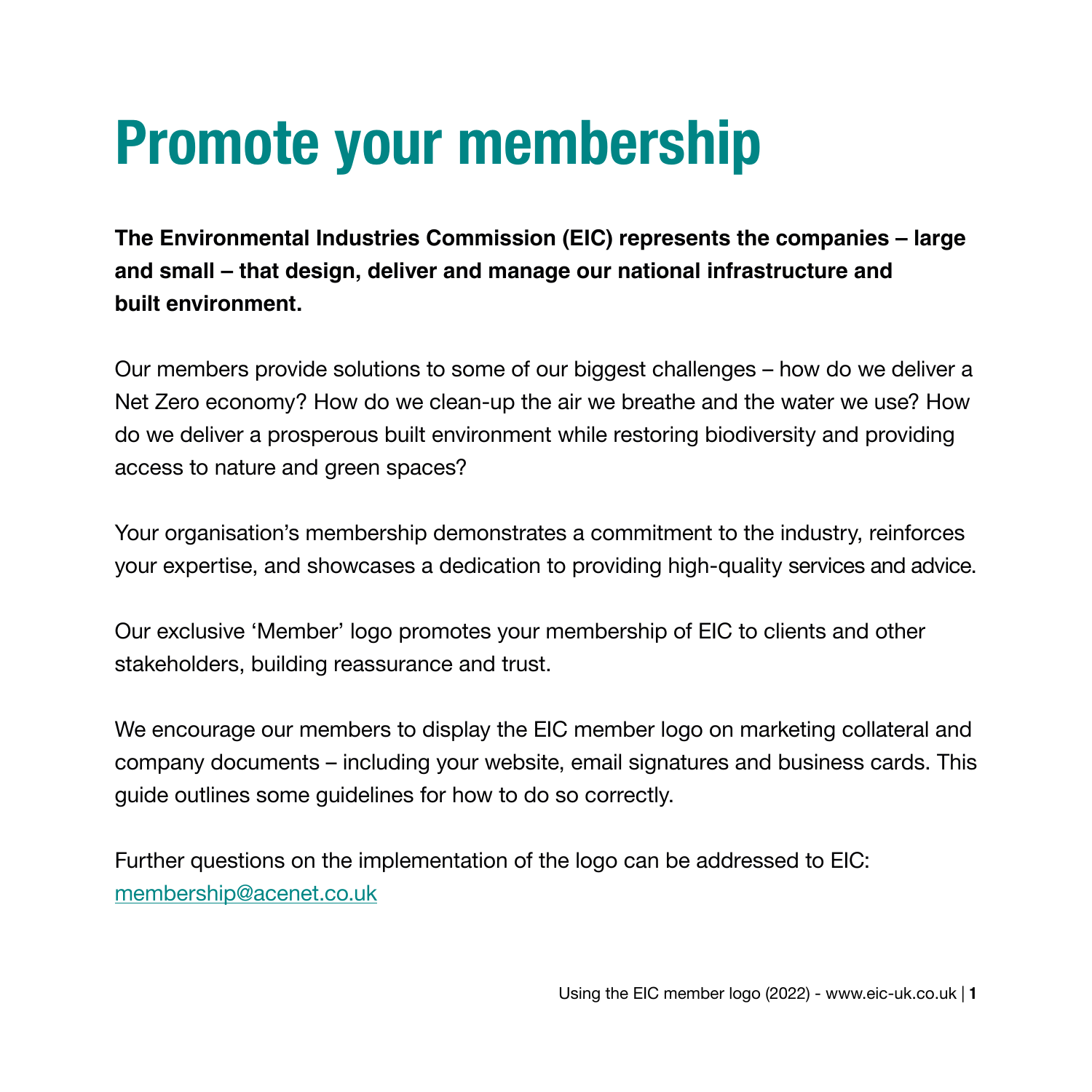# EIC's identity

### Brand colours

To establish and maintain consistency across all communications, it is critical that our identity is reproduced with the colours outlined below.

#### **Primary colours**

| <b>EIC TURQUOISE</b>     | HEX #008585<br>RGB 0 133 133<br>CYMK 100 0 0 48 | <b>EIC YELLOW</b> | <b>HEX #FFCE00</b><br>RGB 255 206 0<br>CYMK 0 19 100 0 |
|--------------------------|-------------------------------------------------|-------------------|--------------------------------------------------------|
| <b>Secondary colours</b> |                                                 |                   |                                                        |

| HEX #64BBBC     |  |  |  |  |
|-----------------|--|--|--|--|
| RGB 100 187 188 |  |  |  |  |
| CYMK 47 1 0 26  |  |  |  |  |

HEX #133A3A RGB 19 58 58 CYMK 67 0 0 77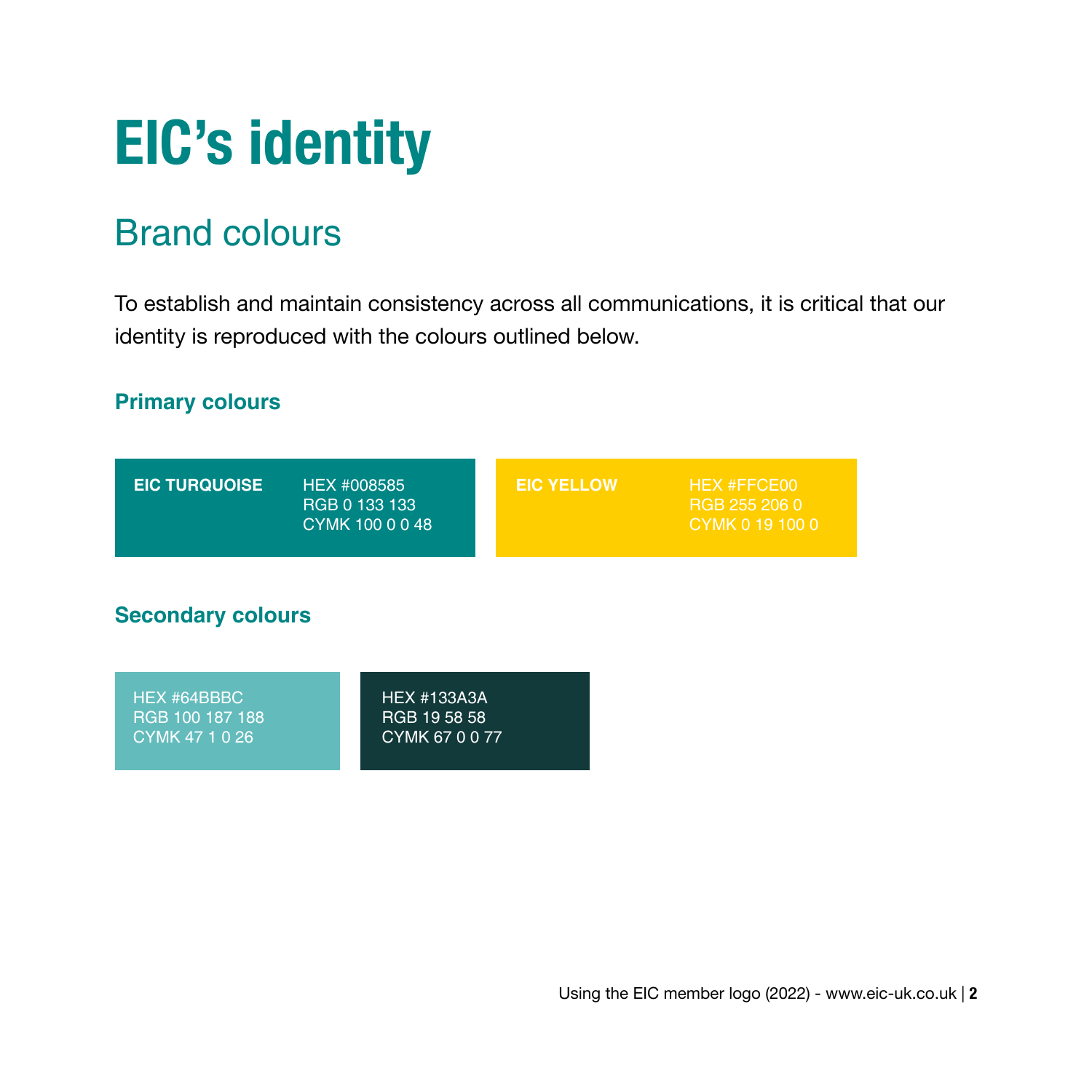### **Variants**

When the background colour does not offer sufficient contrast for the two-colour version to stand out, the white version should be used. (2). When printing in black and white please use the mono/black version (3).

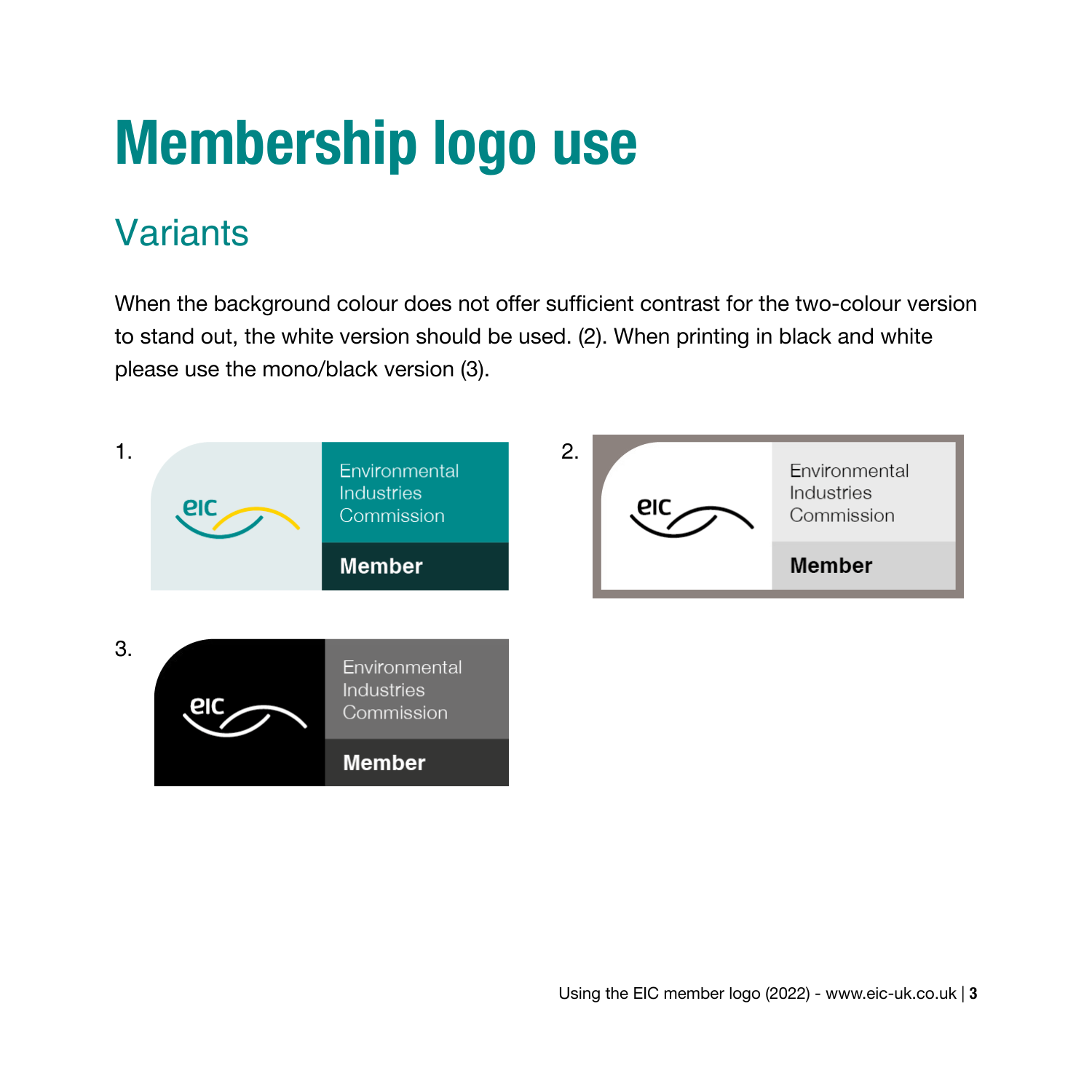### Minimum size & clear space

To ensure maximum impact and promotion of your membership, the area immediately surrounding the logo should be kept clear of graphics, type, illustrations, and photography and not used on excessively busy or patterned backgrounds. To ensure all elements of our logo are visible and legible, the minimum width for reproduction is 40mm (or 180 pixels digitally).

#### **Screen:**



To enhance clarity and ensure stand-out, a clear space must appear around our identity at all times. Adhering to clear space is particularly important when placing our logo alongside images or the logos of other organisations.

#### **Print:**

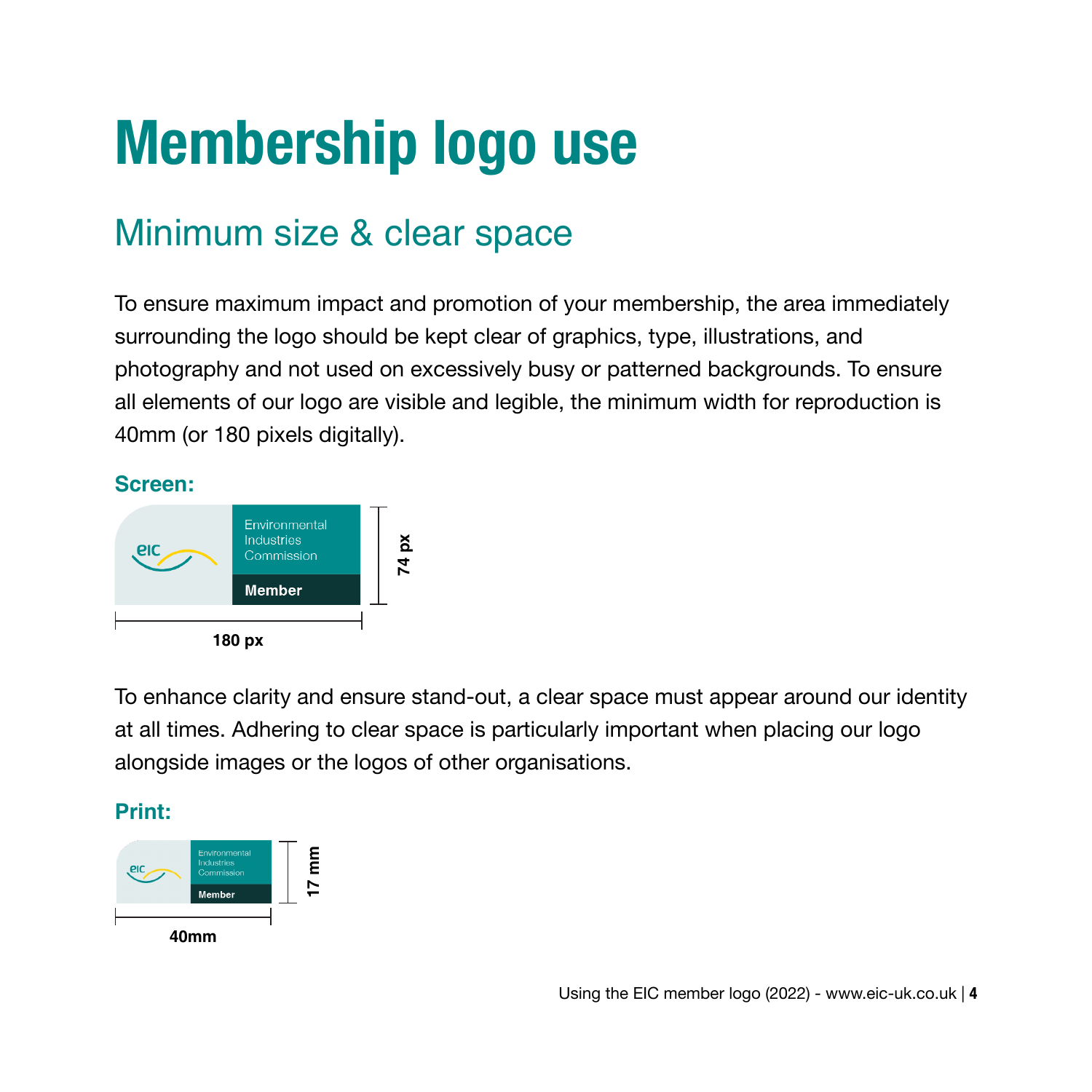### Common mistakes

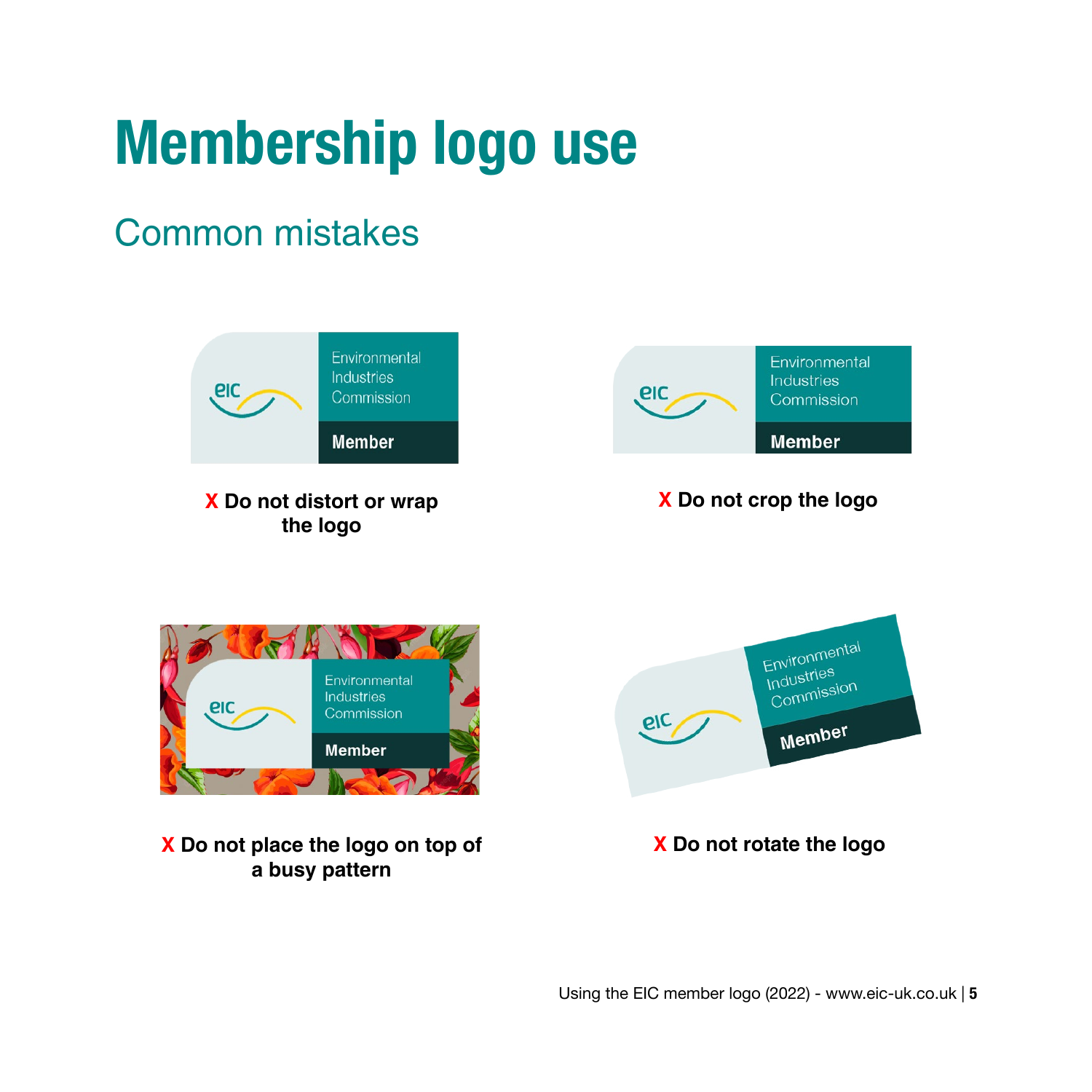EIC's member logo is intended to be used both by individuals who work for an EIC member company and the business itself. Our checklist below outlines some of the places where members have displayed the logo in the past.

Please note that affiliates of EIC and sponsors of EIC related events and activity are not permitted to use the EIC member logo.

| <b>Website</b> |                             |  |                                             |  |                                               |
|----------------|-----------------------------|--|---------------------------------------------|--|-----------------------------------------------|
|                | Homepage                    |  | About us page                               |  | Sitewide footer                               |
|                | Association/Membership page |  | Staff biographies                           |  | Sitewide header                               |
|                | <b>Office supplies</b>      |  |                                             |  |                                               |
|                | <b>Business cards</b>       |  | <b>Envelopes</b>                            |  | Letterheads                                   |
|                | Note cards                  |  |                                             |  |                                               |
|                | <b>Internal</b>             |  |                                             |  |                                               |
|                | Internal newsletters        |  | HR/Staff onboarding                         |  | <b>Employee recruiting</b>                    |
|                | Intranet                    |  | documentation                               |  | materials                                     |
|                | <b>External</b>             |  |                                             |  |                                               |
|                | Introduction letters        |  | Powerpoint templates                        |  | <b>Client flyers</b>                          |
|                | Proposal boilerplate        |  | <b>Client brochures</b>                     |  | Staff biographies                             |
|                | <b>Engagement letters</b>   |  | <b>Engagement letters</b>                   |  | <b>Newsletters</b>                            |
|                | Joint venture letters       |  | Email signature files                       |  | Lobby signage                                 |
|                | <b>Blogs</b>                |  | Niche pieces or Service-<br>specific flyers |  | Social media (Facebook,<br>Twitter, LinkedIn) |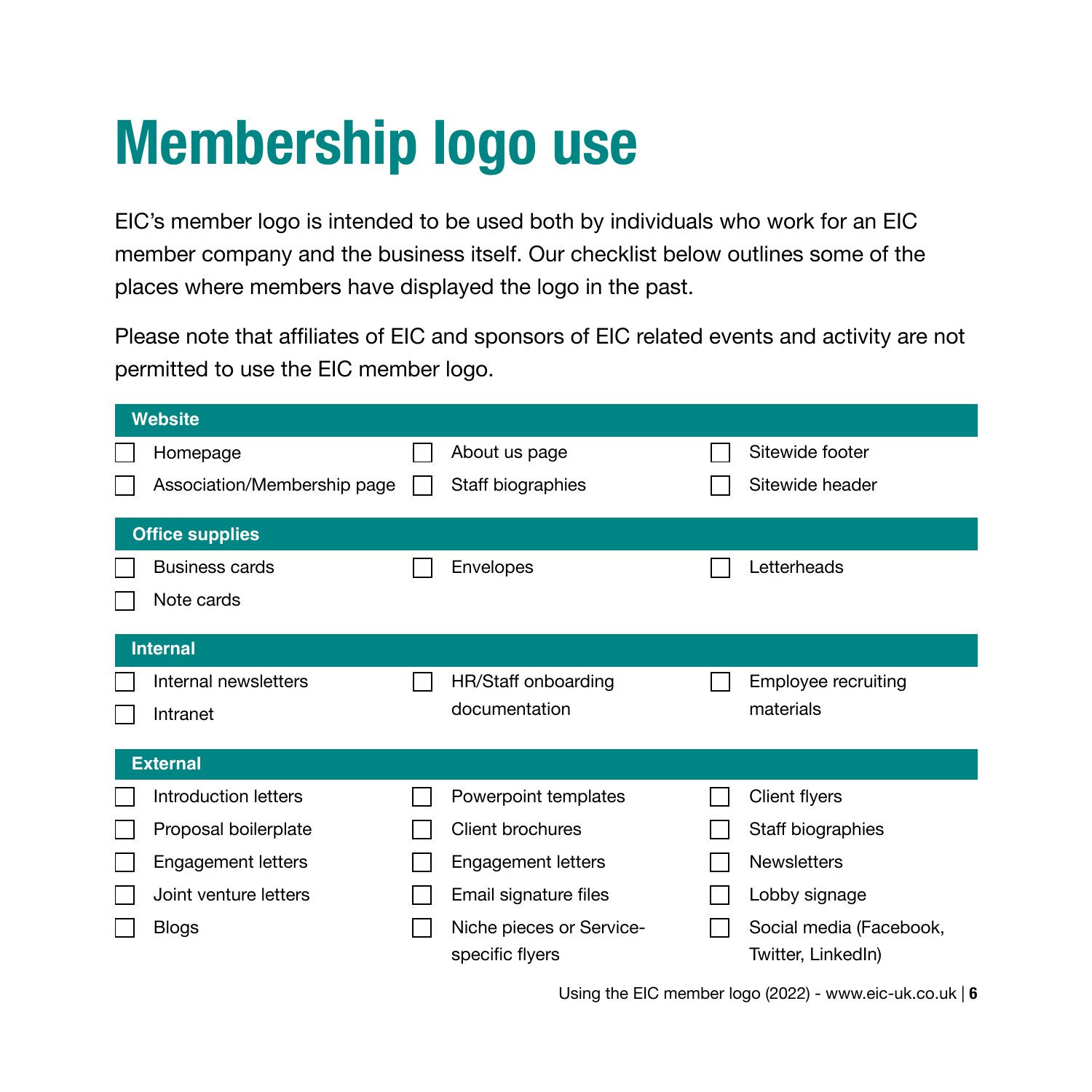### Example - email signature

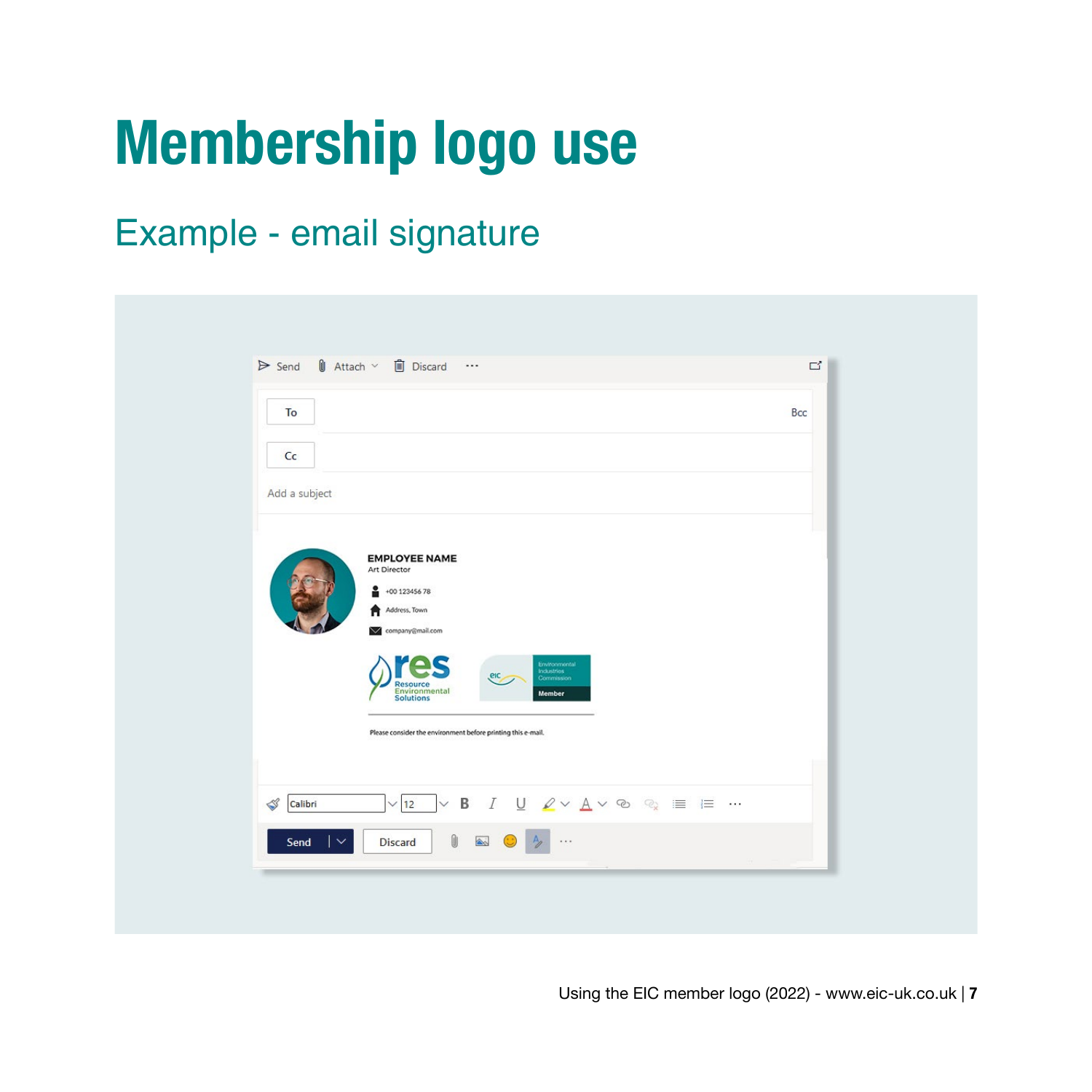### Example - letterhead footnote

| Resource<br>Environmental<br><b>Solutions</b>                                                                     |                                                                                                                                                                                                                                                                                                                                                                                                                                                                                                                                                                                                                                                                                                                                                                                                                                                                                                                                                                                                                                                                                                                                                                                                                                                                                                                                                                                                                                                                                                                                                                                                                                                                     |
|-------------------------------------------------------------------------------------------------------------------|---------------------------------------------------------------------------------------------------------------------------------------------------------------------------------------------------------------------------------------------------------------------------------------------------------------------------------------------------------------------------------------------------------------------------------------------------------------------------------------------------------------------------------------------------------------------------------------------------------------------------------------------------------------------------------------------------------------------------------------------------------------------------------------------------------------------------------------------------------------------------------------------------------------------------------------------------------------------------------------------------------------------------------------------------------------------------------------------------------------------------------------------------------------------------------------------------------------------------------------------------------------------------------------------------------------------------------------------------------------------------------------------------------------------------------------------------------------------------------------------------------------------------------------------------------------------------------------------------------------------------------------------------------------------|
| 2003 Sunny Day Drive<br>Los Angeles, CA 90017<br>8283-872-714<br>@yourwebsite.com<br>Creative Marketing<br>Agency | Dear Mr. Valencia<br>Fusce scelerisque sem sem, non interdum ligula gravida id. Curabitur sit<br>amet molestie elit. Pellentesque ac congue diam. Duis varius suscipit<br>elementum. Ut ac volutpat arcu, id commodo erat. Suspendisse tempor<br>diam ut nunc egestas finibus. Maecenas quis porttitor dolor, a accumsan<br>odio. Phasellus nisl metus, consectetur ut venenatis sit amet, imperdiet at<br>nunc.<br>Donec facilisis malesuada ipsum sit amet vulputate. Integer justo justo,<br>fermentum vitae pellentesque feugiat, ullamcorper non velit.<br>Suspendisse molestie volutpat nisl at faucibus. Praesent posuere sodales<br>libero, sed lacinia lacus ultrices eu. Phasellus lobortis, lectus sit amet<br>vehicula hendrerit, risus purus blandit nunc, porttitor dictum arcu nisl<br>varius ipsum. Nam tempus et purus sit amet cursus. Ut nec mauris quam.<br>Integer condimentum quis magna id tempus. Pellentesque et orci<br>scelerisque nisi faucibus egestas et at orci. Aliquam placerat ultricies erat<br>id tincidunt. Nunc quis justo ipsum. Pellentesque at nisl et nulla posuere<br>sollicitudin vitae vel ex. Vivamus fermentum orci sem. Phasellus tempor,<br>metus vitae rutrum varius, ex libero mattis sapien, nec dictum enim augue<br>non augue. Vestibulum in orci ut augue iaculis porttitor.<br>Praesent sit amet augue auctor, ultrices dui eget, pellentesque enim.<br>Vivamus eu elementum odio. Nulla vitae enim porta, posuere tellus in,<br>euismod nulla. Pellentesque vitae sodales ligula, vitae viverra nunc.<br>Integer tristique sit amet leo vel feugiat.<br>John A. Powell<br>Marketing Manager<br>John Powell |
|                                                                                                                   | (6)<br>LEADING IN<br>AIAA<br>CORPORATE<br>MEMBERSHIP<br>CORPORATE<br>MEMBER                                                                                                                                                                                                                                                                                                                                                                                                                                                                                                                                                                                                                                                                                                                                                                                                                                                                                                                                                                                                                                                                                                                                                                                                                                                                                                                                                                                                                                                                                                                                                                                         |